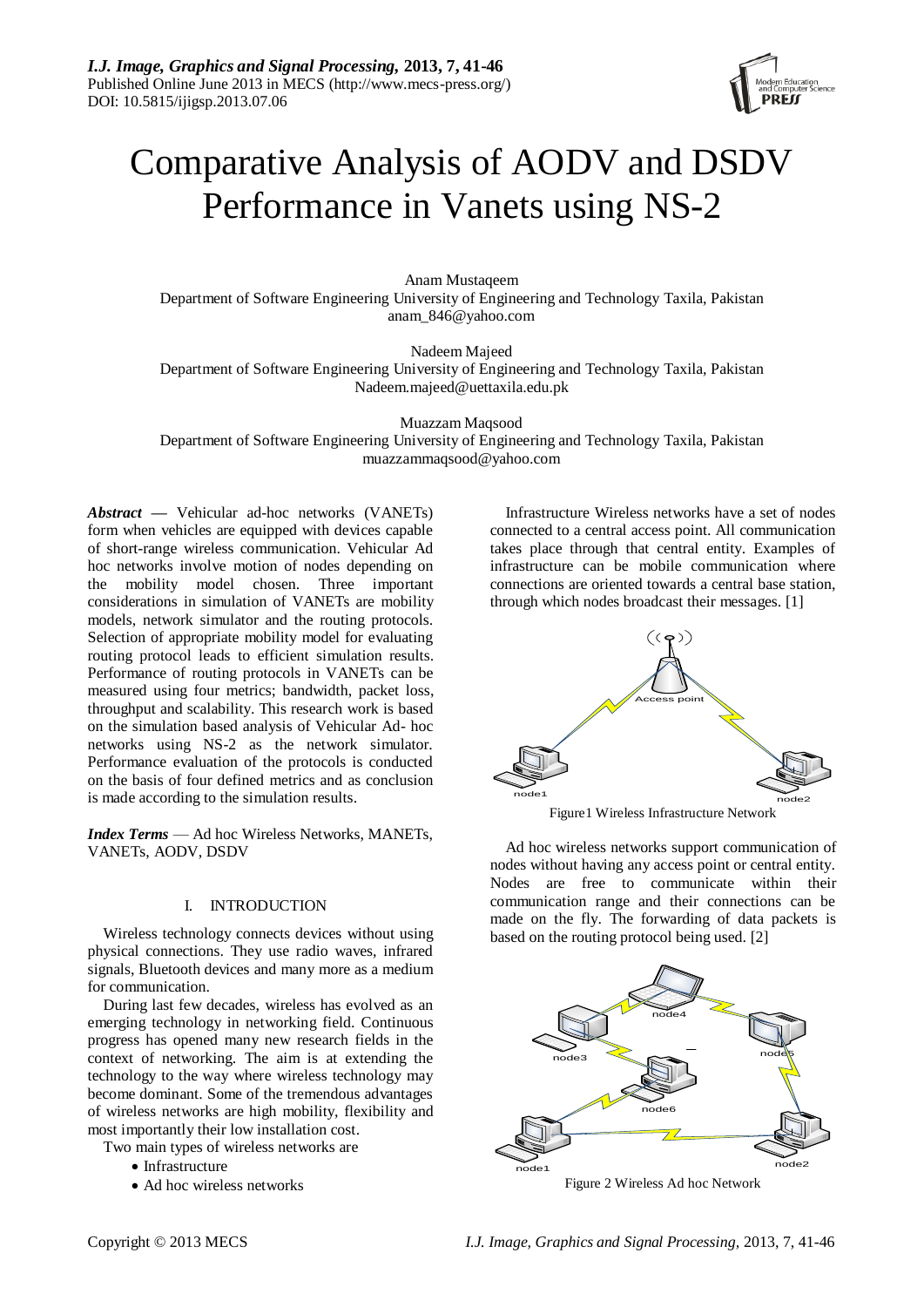Adhoc networks can be further divided into three broader types.

- Mesh Networks
- Sensor Networks
- Mobile Ad hoc Networks

# *A. Mobile Adhoc Networks(MANETs)*

MANETs are the type of ad hoc networks having random connectivity of nodes in a network. MANETs are considered as self constructing networks as nodes randomly create their own paths while moving in a network topology. [3] Manets have evolved into a new type of network known as VANETs (Vehicular Ad hoc Networks).

#### *B. Vehicular Adhoc Networks(VANETs)*

VANETs are created for the safety of vehicles on roads not using any infrastructure networks. VANETs provide communication between vehicles and vehicle to roadside units. [3] Vehicular Ad hoc Networks (VANETs) are basically characterized by high speed rate of different nodes which ultimately becomes a very important parameter that should be selected very carefully while dealing with different protocols Vehicular Multi-Hop Ad hoc Networks (VANETs) is a vital skill for upcoming expansions of vehicular organizations. Vehicles can communicate with these networks and do not need any infrastructure installation.

This research paper is distributed in four sections; section 1 covers the introduction related to infrastructure, Ad hoc networks, VANETs and MANETs. All the mobility models related to these techniques and their existing algorithms are explained in section 2. There are different types of routing protocols, reactive and proactive. Both these types are explained in chapter 3 along with AODV and DSDV protocols, which are explained along with their diagrams. Different types of simulations scenarios are developed and simulated on ns2 for AODV and DSDV, their simulation results are explained in section 3. Analysis and performance evaluation of these two protocols are carried out in section 4. The paper will be concluded in the last section of conclusion and some suggestion for extension of this research work is proposed in section of future work.

# II. MOBILITY MODELS

Mobility models describe the pattern of nodes moving in the wireless network scenario. Motion of nodes is very much related to real world scenario; if we replace people with vehicles. These models help in simulation of vehicular ad hoc networks (VANETs). Basically the velocity, geographical position, acceleration and speed of vehicles are well portrayed by the mobility models. [4][5]

Most commonly used mobility models are described below.

*A. Random Way Point Model*

In Random way point model [4], a node randomly selects a destination point, and moves towards it. Then, after reaching at destination, it stops for a period of time, which is usually known as the "pause time". After pause time, the node again selects another random point to move. This process is continuously repeated until the simulations ends.

*node no,n1,n2*

*while(simulation)*

*{ for destinations d & nodes n; n takes random[d]; 0<=velocity (n)<=VMAX; when n reaches at d; wait for time t; after t ready for next waypoint }*

*simulation ends.*

### *B. City Section Model*

In City section model [4], movement of nodes is limited on a grid road topology, where edges appear to be bi-directional. Each node randomly selects one of the intersections as their destination. Each node moves towards the destination with a constant speed, taking at the most one horizontal and one vertical movement on their way towards destination. Node decides the path which will take shortest travel time towards the destination. Speed of nodes usually depends on the type of road chosen.

*Node n & destination d; Grid Road topology bidirectional at edges, Intersections I vertical \$ horizontal; N chooses random [I] as d, MAX (vertical, horizontal) =1, N calculates shortest time T towards d. N moves towards d with constant speed.*

#### *C. Manhattan Model*

In Manhattan model [5], movement of nodes is very much realistic. Motion of nodes is based on some probability value. Each node moves only one step further at a time. Nodes have many turning points leading from their current location. The probability of choosing path will be equal in all directions i.e. 0.25.

*Nodes n & destination d, Road topology Grid,*

*Grid contains blocks of equal length l,*

*Node can take MAX[step]= 1 at any time T,*

*Intersections I =4 at each step,*

*Node can choose any I with probability 0.25, Velocity[n1] is limited by Velocity[n0]*

# III. ROUTING PROTOCOLS

Internet Engineering Task Force (IETF) has proposed several routing protocols for real time implementation of MANETs [6] and VANETs. They can be classified as either reactive, proactive, or hybrid. [7] [8]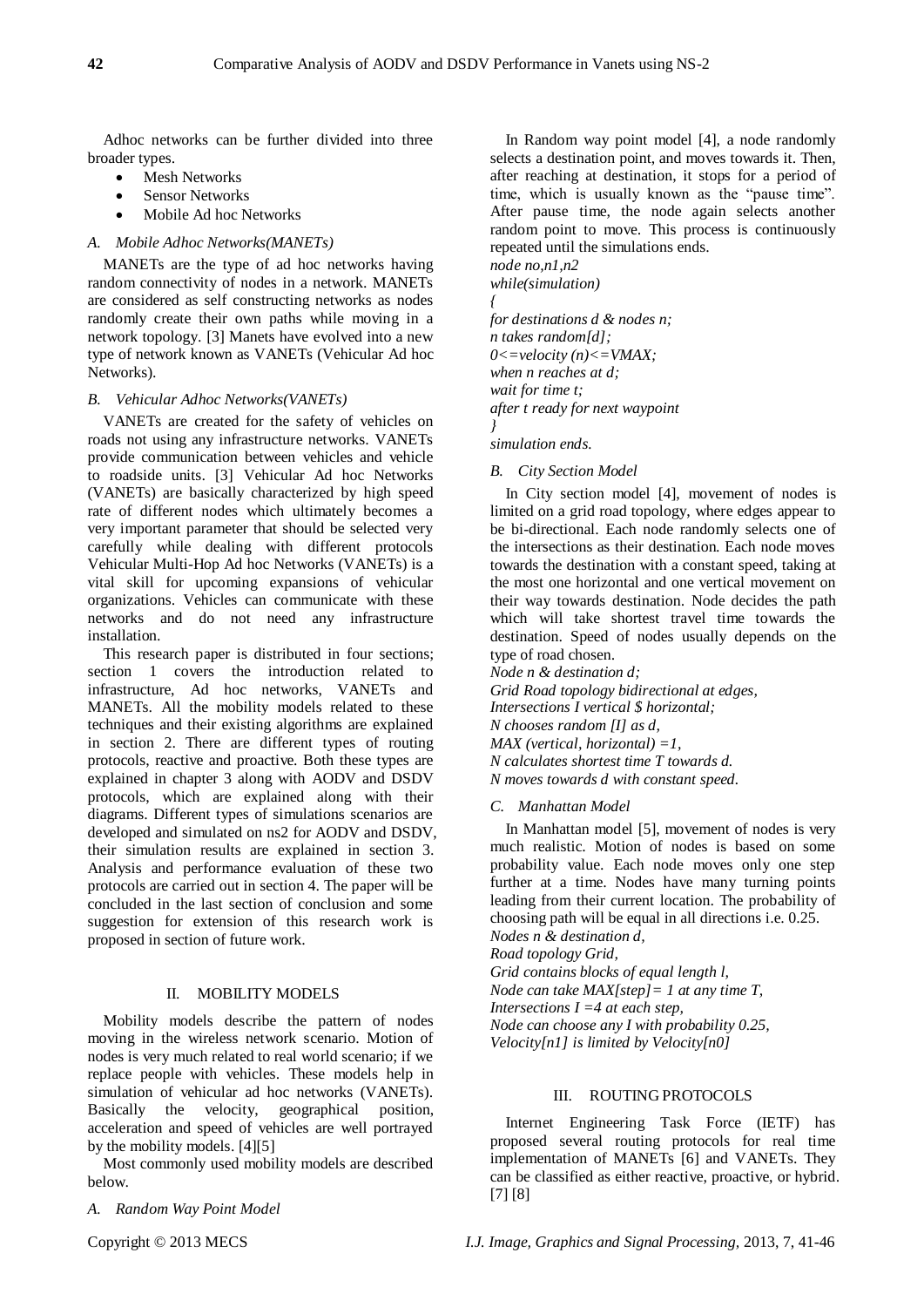

Figure 3 Classification of Routing Protocols for VANETs

#### *A. Reactive Routing Protocol*

In reactive routing protocol [9], connection between the nodes is established only when needed. No pre defined connections exist between the nodes. When a node in a network wants to communicate with any of its surrounding nodes, the sender node sends a Route Request message (RRM) to all the nodes in the network. When the message reaches at the destination node, a Reply message (RM) is sent back to the initiating or the sender node. In this way route is created between the sender and receiving nodes.

There are various protocols that falls under the category of reactive routing protocols. Two of the most widely used protocols that fall under reactive routing in VANETs scenarios are Ad hoc on-Demand Distance Vector Protocol (AODV) and Dynamic Source Routing (DSR).

#### *1) Adhoc on-Demand Distance Vector (AODV) Protocol:*



Figure 4 Routing Steps for Message Delivery in AODV

AODV experiences less delay as connection is established only on demand. [10]

*2) Simulation Results :* Here we present some real time Simulation results for AODV in VANETs. The simulator we have used is NS-2, a discrete network simulator. NS-2 is chosen for simulation because it provides good results for comparison of different routing protocols over both wired and wireless networks.

Ns-2 provides a large amount of libraries for simulation of wireless networks and its routing protocols. The physical layer and the MAC protocol are available for simulation of nodes. [11]

Firstly consider the scenario in which 2 way traffic is maintained using random way point model. Nodes communicate with each other by sending packets. Nodes of one lane can communicate with the other one by maintaining a route to it. All routes in this scenario are generated on demand.



Figure 5 Simulation of AODV using NS-2 Showing Two Way Traffic in VANETs

| <b>Anne Vel Smithy age</b> |                               |            |                    |   |                      |
|----------------------------|-------------------------------|------------|--------------------|---|----------------------|
|                            |                               |            |                    | n | 8.536193 Step: 3.9ma |
|                            | $\circledcirc$ $\circledcirc$ |            | $0\;0\;0\;0\;0\;0$ |   | ⊛                    |
|                            | $\circ$ .                     | $^{\circ}$ | $\Omega$           | ⊕ |                      |

Figure 6 Simulation of AODV using NS-2 Showing Packet Loss in VANETs

As we see there is a packet loss in the above simulation. There can be many reasons for packet loss; link failure, delay, jitter etc. Whenever a packet is lost, source node has to regenerate the message to sort out the route to destination. Sometimes source node will not be informed of packet loss; in such scenario also source node will wait for reply message (RM) for a particular span of time, after which it will regenerate the route request message (RRM).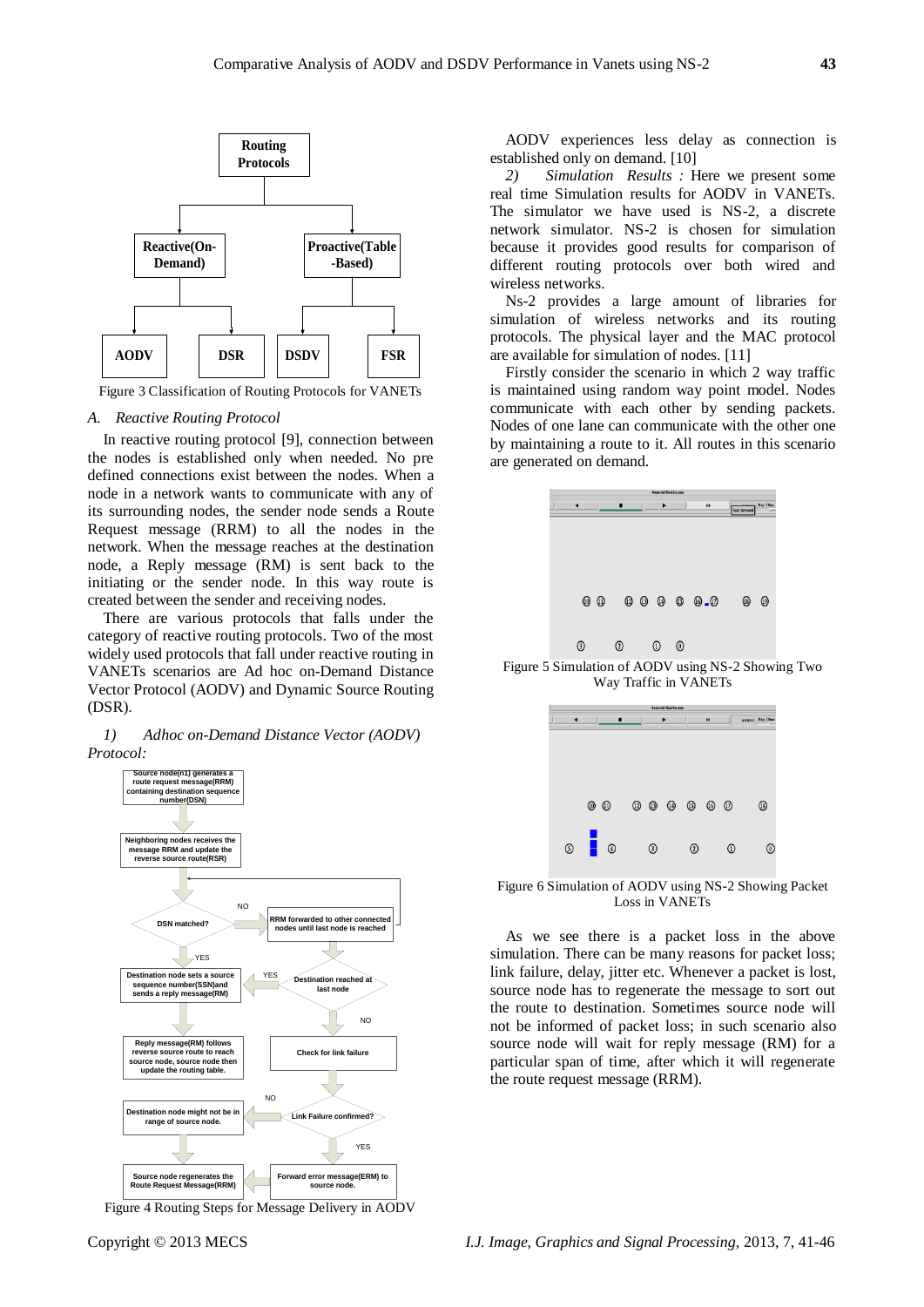

Figure 7 NS-2 Generated Graph for AODV Showing 2 Lane Scenario

The resulted Xgraph represents the bandwidth consumption of nodes at different time intervals. This graph is showing number of bits transmitted per second by each node. X-axis is showing time in Seconds and Y-axis is showing number of bits.

Now consider the case where a four dimensional traffic is maintained in VANETs scenario using Manhattan mobility model. Nodes can change their lanes at intersections. At each intersection, every node has an option of 3 available paths. Node can move to any path with equal probability. Nodes of one lane can communicate with the other one



Figure 8 NS-2 Generated Graph for AODV Showing 4 Lane Scenario

#### *B. Proactive Routing Protocols*

These are the routing protocols having routing information available at all times. Proactive means that nodes have predefined routes available to all other nodes in the network. Routing tables are periodically updated with entry of every new node. [12]

As these protocols need to be updated repeatedly, they are not appropriate for larger networks. When there are so many nodes, and each node has to maintain routing entries of all other nodes; this will create a routing overhead which leads to more bandwidth usage. Protocol that fall under reactive routing in VANETs is Dynamic sequence distance vector (DSDV) [13].

*1) Dynamic sequence distance vector (DSDV)*



Figure 9 Routing Steps for Message Delivery in DSDV

*Simulation Results:* Here we present Simulation results for DSDV. Again the network simulator we have used for evaluating the performance of DSDV in VANETs is NS-2.

2 way traffic for DSDV is maintained in VANETs using random way point model. On both lanes a base station is located. Nodes communicate with each other through base station. Nodes of one lane can communicate with the other one through base stations .e.g if a vehicle in lane 1 wants to send a message to vehicle in lane 2;V1 will send message signal to BS1 which will forward it to BS2,and then BS2 will forward it to V2.



Figure 10 Simulation of DSDV using NS-2 Showing Two Way Traffic in VANETs

The four lane road traffic for DSDV is maintained in VANETs using Manhattan mobility model. On each lane a base station is located. Nodes communicate with each other through base stations. Nodes can change their lanes at intersections. At each intersection, each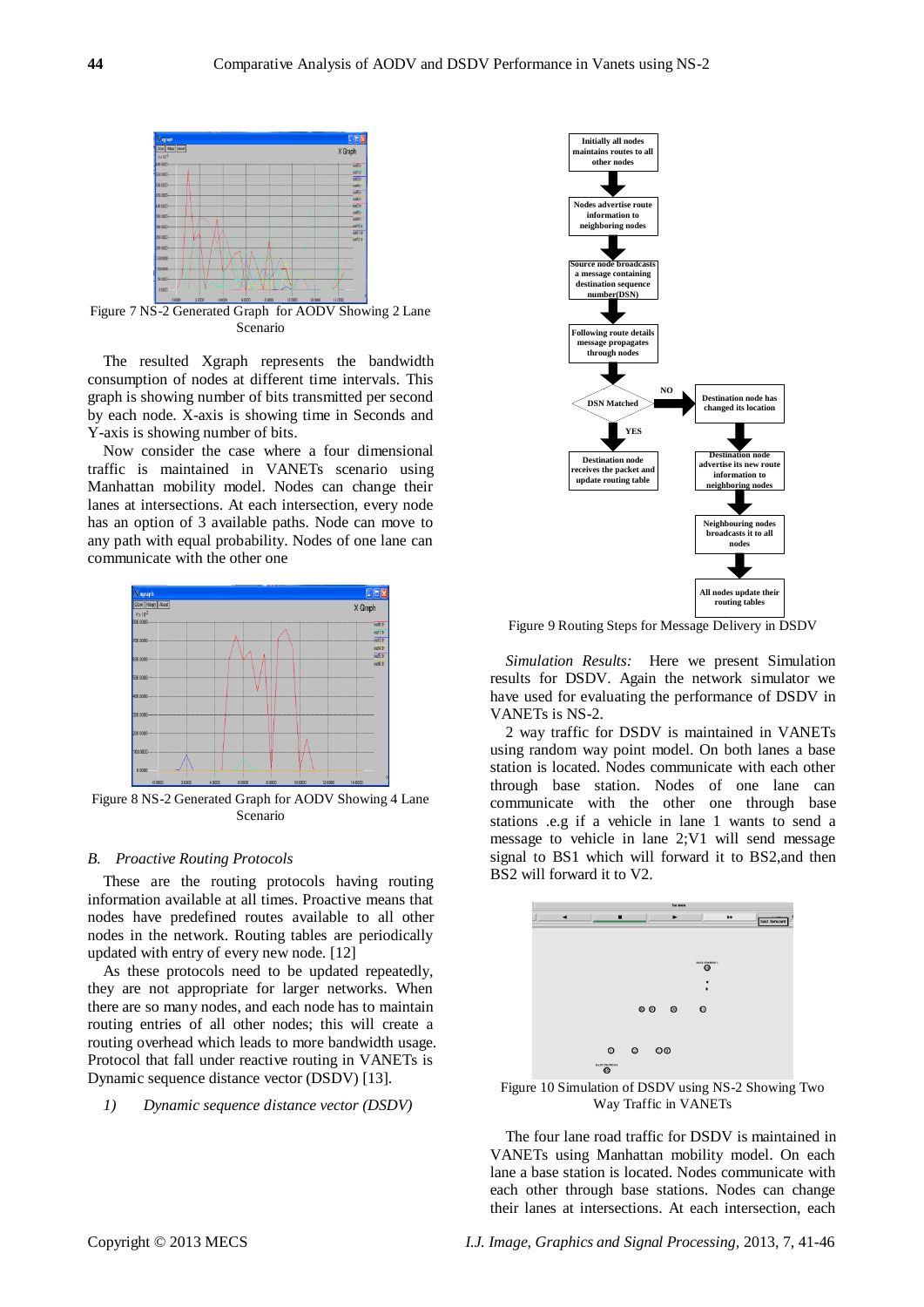node has an option of 3 available paths. Node can move to any path with equal probability. Nodes of one lane can communicate with the other one through base stations



Figure 11 Simulation of DSDV using NS-2 Showing 4 Way Traffic in VANETs



#### IV. ANALYSIS AND FINDINGS

If we compare the simulation results of AODV and DSDV in VANETs, we can clearly observe their difference. Comparison will be based on following factors.

*Bandwidth-* In DSDV we have two peaks (red and green) showing more bandwidth consumption. Reason can be routing tables overhead. In DSDV broadcasting concept is used. Base stations continuously broadcast messages to all nodes in the range; this may result in bandwidth wastage especially when nodes are stationary. While in AODV; nodes send messages only to its neighboring nodes which reduce routing overhead as well as bandwidth usage.

*Packet Loss-*In AODV packet loss occurs frequently due to link failures or unavailability of nodes. Error message informs the source node about packet loss; which after receiving error message regenerates the route request message. This may cause delay. Whereas in DSDV packet loss occurs very often and whenever it does; error message is instantly broadcasted to all nodes in the network.

*Throughput-*In DSDV the nodes are periodically advertising their routing tables and this will increase in case of higher mobility of nodes. This will eventually decrease the throughput. Whereas in AODV advertisement of routing path is not required, so throughput remains constant.

*Scalability-* AODV avoids broadcasts while generating route request messages; thereby providing a highly scalable routing protocol. Whereas in DSDV no alternative routes are provided due to which high mobility of nodes may become difficult to handle.

#### V. CONCLUSION

By viewing the above comparison in the context of VANETS we can see that AODV is reactive routing protocol which creates connections only on demand while DSDV provides pre-defined paths for movement of nodes. In DSDV message is broadcasted to all nodes in the networks while in AODV message is forwarded only to the neighboring nodes. These factors make AODV more efficient as compared to DSDV especially for larger VANETs where it becomes difficult to maintain routes to every node. DSDV creates overhead in large VANETs which becomes difficult to manage. So AODV is appropriate for both smaller and larger VANETs as it consumes less bandwidth. But sometimes we do need a base station for broadcasting messages especially when link failure occurs.

# VI. FUTURE WORK

After clearly analyzing the performance metrics of the two routing protocols for VANETs; if we combine the advantages of both AODV and DSDV; we can overcome problem of packet loss occurring in AODV due to link failure or node availability issues. For example if we introduce the concept of broadcasting in AODV; then link failure will not lead to packet loss. Instead whenever link breakage will occur, the message will be broadcasted to all nodes and the alternate path would be considered feasible.

Secondly we can change our network simulator. We can try OMNET as a network simulator for comparative analysis of the two routing protocols in VANETs. And to make it more effective, we can add animations by using some traffic simulators such as SUMO, MOBISIM etc.

#### ACKNOWLEDGMENT

Authors are thankful to the department of software engineering from university of engineering and technology Taxila. A deep gratitude for the dean of department for his valuable suggestions and comments on the given research work. A special thanks to Engr. Wajahat Abbas for his guidance.

#### REFERENCES

[1] Pentikousis, [Qing Zhou,](http://ieeexplore.ieee.org/search/searchresult.jsp?searchWithin=p_Authors:.QT.Qing%20Zhou.QT.&newsearch=partialPref) "Design considerations formobility management in future infrastructure networks‖, [Telecom World \(ITU WT\), 2011](http://ieeexplore.ieee.org/xpl/mostRecentIssue.jsp?punumber=6088021)